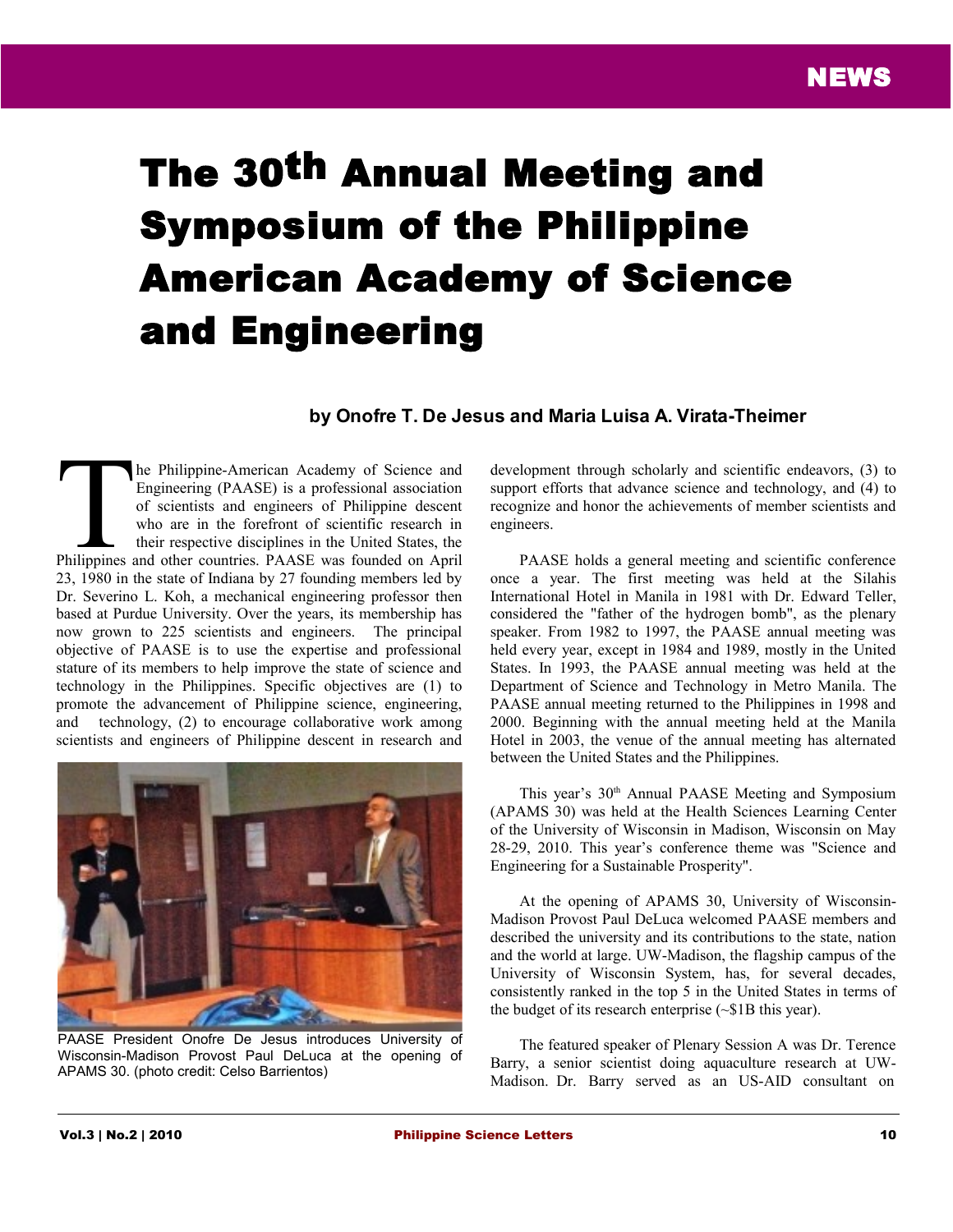aquaculture in Iloilo in the 1980s. He spoke on sustainability issues particularly the ever-increasing need for clean water. He recounted his experiences in Philippine aquaculture and also described his current aquaculture research and his start-up company that markets small- and large-scale proprietary water purification systems.

This year's annual meeting had two plenary sessions and eight topic sessions featuring 26 oral presentations. The diversity of scientific disciplines showcased in these presentations illustrates the breadth of the expertise of the PAASE members.

The Severino and Paz Koh Lectureship Award for Science lecture was to be given by Dr. Rigoberto Advincula (U Houston). However, this lecture had to be postponed for the next PAASE annual meeting because Dr. Advincula underwent an emergency surgery in Manila a few days prior to the meeting. In its place, two talks were given, one by Dr. Carlito Lebrilla (UC Davis) and another by Dr. Ben de Lumen (UC Berkeley). Dr. Lebrilla discussed the use of mass spectrometry in identifying aberrant glycosylation patterns as cancer biomarkers and the promise this technique holds in the early diagnosis of various cancers. Dr. de Lumen provided insights into the cancer preventive properties of soy and identified a novel peptide, lunasin, as the bioactive agent underlying soy's beneficial cancer preventive action.

Session 1: Multidisciplinary Approaches to Environmental Studies included papers on (1) optical sensors for biotechnology, biomedicine and the environment (Dr. Leah Tolosa, U Maryland, Baltimore County), (2) the fate and transport of emerging environmental contaminants, mainly pharmaceutical and industrial wastes, to establish a science-based risk assessment (Dr. Diana Aga, SUNY-Buffalo) and (3) a new framework to improve experimental design and data analysis of molecular biological techniques to establish reasonable causeeffect relationships (Dr. Francis de los Reyes III, No. Carolina State U).

Session 2: Understanding Health and Disease included papers on (1) the analytical chemistry of human milk oligosaccharides aimed at understanding their impact on infants especially those at risk because of premature birth (Lorna de Leoz, UC Davis), (2) understanding the role of dopamine D1 like receptor function in hypertension-induced renal injury using a transgenic mouse model (Dr. Crisanto Escano, Jr., Children's National Medical Center, CNMC), (3) understanding the transmission risk of parvovirus B19 from blood transfusions by a timed molecular analysis of B19V DNA and anti-B19V IgG titers of recipients and linked donors (Dr. Liza Virata-Theimer, US FDA), (4) understanding the molecular basis of dopamine D3 receptor function in natriuresis using a knockout mouse model (Dr. Van Anthony Villar, CNMC), (5) "deantigenization" as an approach to vaccine development directed against a current Philippine influenza H3N2 strain (Dr. Giselle Concepcion, UP Marine Science Institute) and (6) understanding

the role of renal dopamine D5 function in hypertension and salt sensitivity using a knockout mouse model (Dr. Larry Asico, CNMC).

Session 3: Advances in Sustainable Biotechnology had papers presented on (1) the design and testing of a low-cost mixed mode solar dryer for microalgal biomass as a sustainable biofuel source (Neil Lopez, De La Salle U) and (2) the use of activated charcoal derived from coconut wastes for use in water purification (Dr. James Patrick Abulencia, Manhattan College).

Session 4: Climate and Climategate I included papers on (1) global and Philippine initiatives involving forests to mitigate climate change through carbon credit trading (Dr. Gil Mendoza, U Illinois-Urbana), (2) the pros and cons of geoengineering strategies to mitigate climate change (Dr. Joey Comiso, NASA) and (3) the controversies clouding climate change known as "Climategate" (Dr. Joey Comiso). A talk presented after this session described the proof-of-concept validation of a low-cost label-free nano-electronic sensor for a breast cancer marker, HER2/neu (Dr. Romel Gomez, U Maryland, College Park).

The first day of APAMS 30 concluded with the traditional dinner/banquet held at the Bestwestern Inntowner Ameche Ballroom. Dinner was preceded by a cocktail reception. Provost DeLuca and his wife, Florence, and Dr. Barry and his wife, Amy, were dinner guests. A special after-dinner talk was given by Dr. Ruby Paredes on "Filipino Ilustrados". Dr. Paredes is Asst. Vice Chancellor for Diversity and Climate at UW-Madison. She received both BA and BS degrees from UP-Diliman and a PhD in history from the University of Michigan-Ann Arbor. After Dr. Paredes' enlightening talk, membership certificates were presented to 4 new members namely, Drs. James Abulencia, Diana Aga, Roberta Morales, Edwin Tecarro. A short film presentation featuring DOST Secretary and PAASE member, Dr. Estrella Alabastro, describing the Balik-Scientist Program, was shown before the gathering ended.

The second day of the annual meeting opened with Plenary Session B featuring the Severino and Paz Koh Lectureship Award for Engineering presented to Dr. Danilo Romero. Dr. Romero was introduced by Dr. Comiso, who enumerated Dr. Romero's achievements on which his selection for the award was based. In his lecture, Dr. Romero discussed the electronic structural basis of novel organic photovoltaic materials and their fabrication as low-cost, efficient and flexible materials for solar cells and their promise in harvesting solar energy, which, quoting from Dr. Ernie Terrado (World Bank), is "free but it ain't cheap".

The two speakers in session that followed, Session 5: Process Modeling and Superconductors, were, appropriately, former students of Dr. Romero at UP-Diliman. Both spoke on the positive influence Dr. Romero had in their education. The talks were on (1) mathematical modeling of mutually antagonistic signaling pathways in the embryonic development